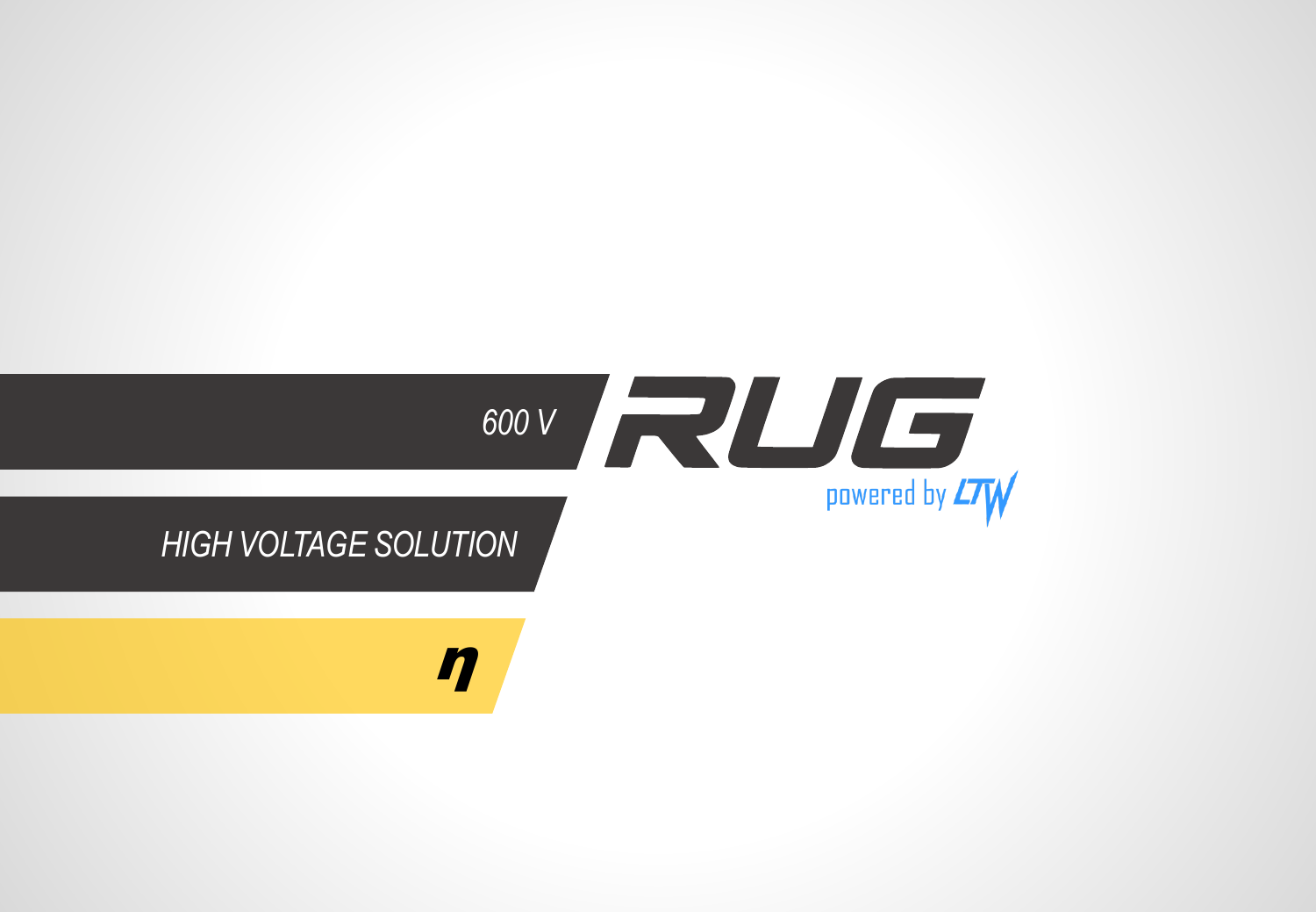## IF YOU'VE EVER THOUGHT ABOUT RTBR, YOU CAN CONTINUE ON

- Any type of power plants
- Storage facilities for renewable energy
- EV charging stations
- 2h backup systems
- Microgrids / Island Grids
- Price arbitrage
- Peak balancing
- Voltage and frequency regulation
- Demand Side Response DSR
- Microgrid mode option
- Blackout elimination
- Reduction of peak demand costs (distribution energy costs)
- Reactive power compensation (for asynchronous motors and transformers that need reactive inductive power) \ t

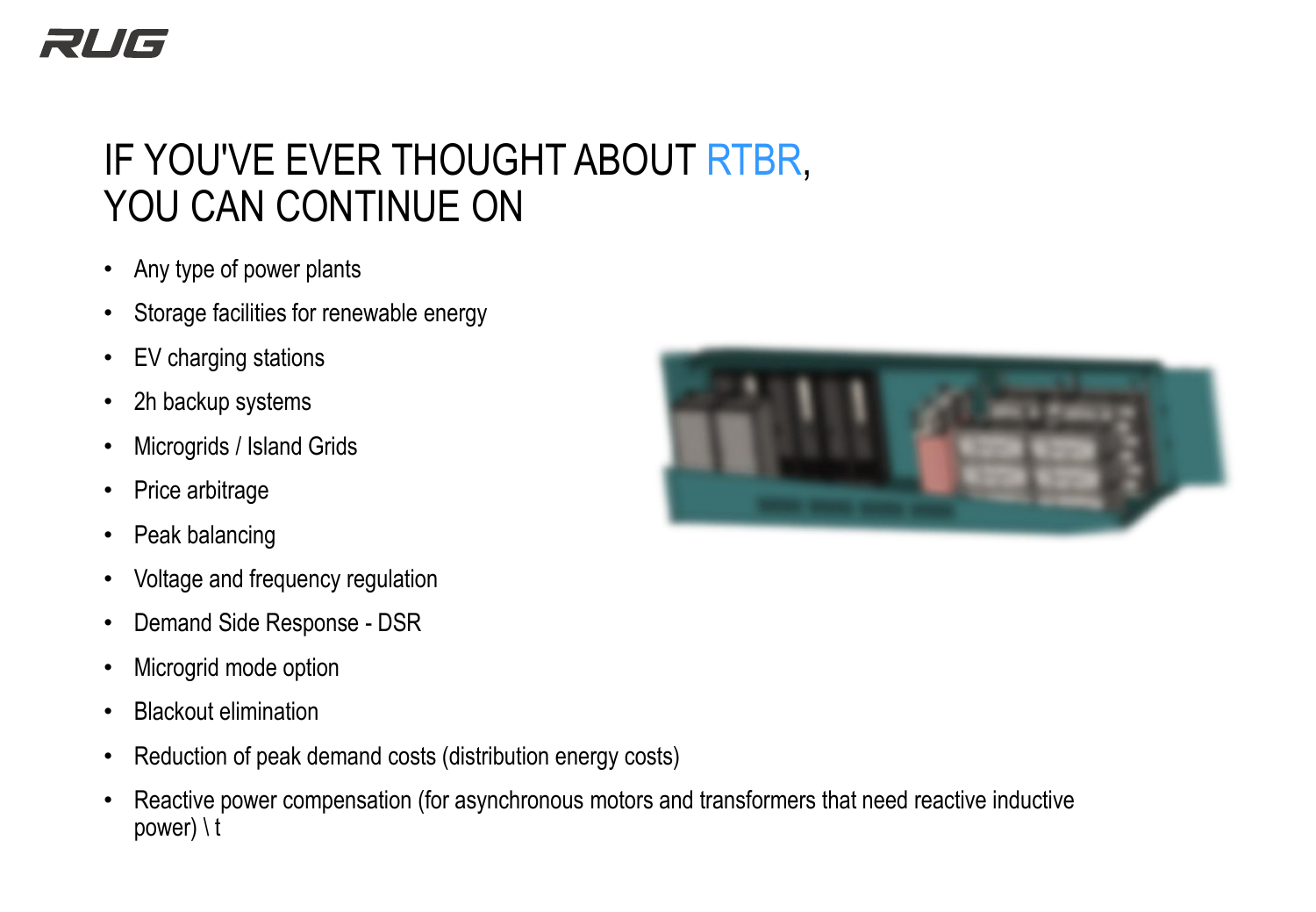

**...AND THIS IS WHAT IT LOOKS LIKE**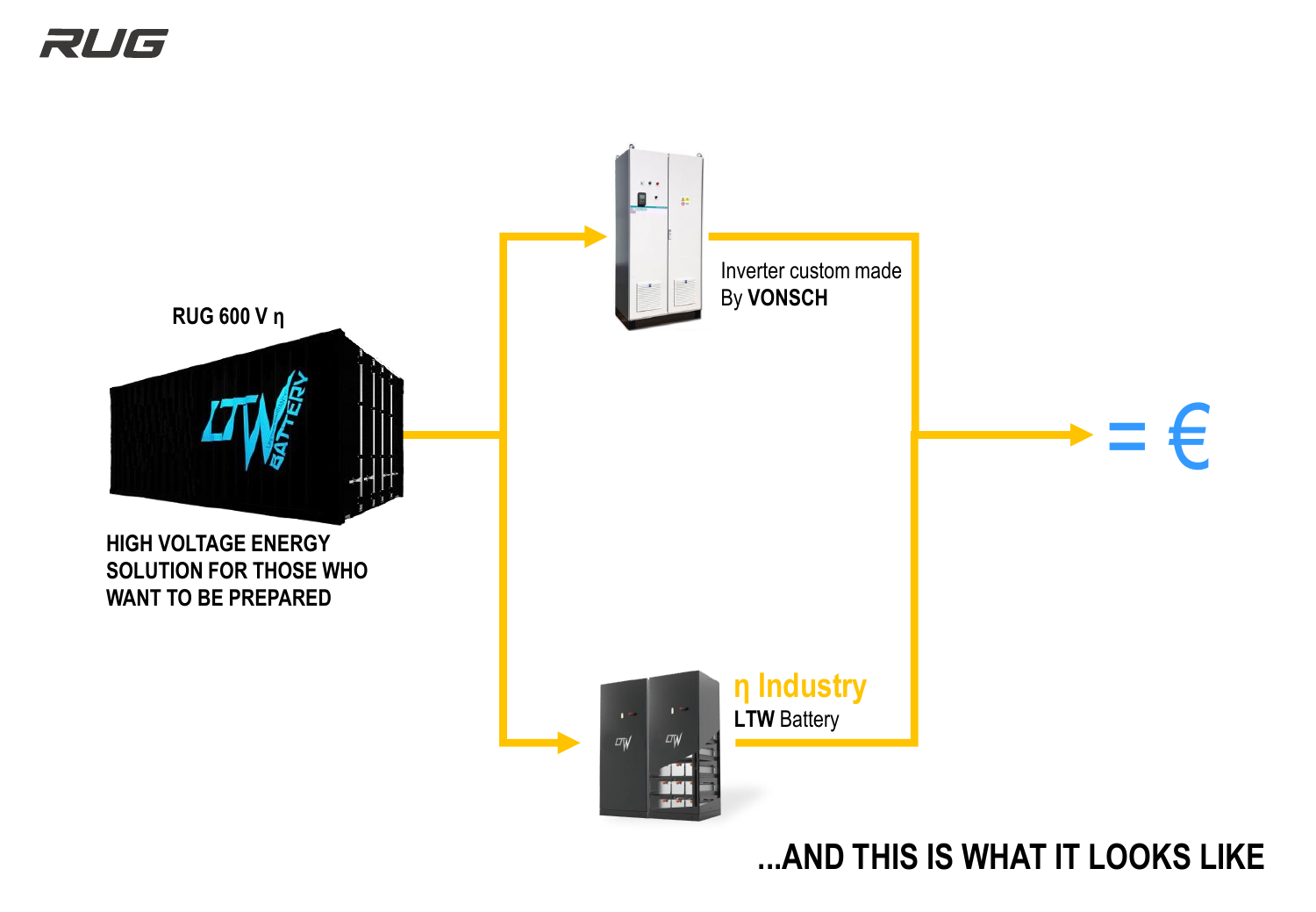| RUG                                                           |          | Master 1/1                                                                                                                     |           | Master 1/1                     |                                       | Master 1/1                                                                           |                                                                                                                      | Master 1/1<br>Slave 5/79                         |                                |                 |                                |                |                                |  |  |
|---------------------------------------------------------------|----------|--------------------------------------------------------------------------------------------------------------------------------|-----------|--------------------------------|---------------------------------------|--------------------------------------------------------------------------------------|----------------------------------------------------------------------------------------------------------------------|--------------------------------------------------|--------------------------------|-----------------|--------------------------------|----------------|--------------------------------|--|--|
|                                                               |          |                                                                                                                                |           | <b>Slave 1/79</b>              |                                       | Slave 3/79                                                                           |                                                                                                                      |                                                  |                                |                 | 600 V                          |                |                                |  |  |
| $\blacksquare$<br>$\frac{A}{B}$                               |          | <b>LTW</b>                                                                                                                     |           | <b>LTW</b>                     | <b>LTW</b><br>rr<br>ra<br><b>FINE</b> | 7 E T<br><u>اتل</u><br>اتاتا<br>اقرا<br>rr<br>أتقالأ                                 | rer                                                                                                                  |                                                  |                                | ΔV              |                                |                |                                |  |  |
|                                                               |          | 77,6 kWh n                                                                                                                     |           | 155,2 kWh n                    |                                       | 310,4 kWh n                                                                          |                                                                                                                      |                                                  | 455,6 kWh n                    |                 | 620,8 kWh n                    |                | 1241,6 kWh n                   |  |  |
|                                                               |          | High-Energy container (8 ft.)                                                                                                  |           | High-Energy container (10 ft.) |                                       | High-Energy container (12 ft.)                                                       |                                                                                                                      |                                                  | High-Energy container (16 ft.) |                 | High-Energy container (20 ft.) |                | High-Energy container (40 ft.) |  |  |
| <b>Dimensions</b>                                             |          | 1600x2408x800                                                                                                                  |           | 3030x2438x2891                 |                                       | 3636x2438x2891                                                                       |                                                                                                                      |                                                  | 6058x2438x2891                 |                 | 6058x2438x2891                 |                | 12116x4876x5782                |  |  |
| Weight                                                        |          | 980                                                                                                                            |           | 1750                           |                                       | 2980                                                                                 |                                                                                                                      |                                                  | 4850                           |                 | 7950                           |                | 15900                          |  |  |
|                                                               | 0,3C     | 19,5 kVA                                                                                                                       | 77,6 kWh  | <b>39 kVA</b>                  | 155,2 kWh                             | <b>75 kVA</b>                                                                        | 310,4 kWh                                                                                                            | <b>120 kVA</b>                                   | 455,6 kWh                      | <b>150 kVA</b>  | 620,8 kWh                      | <b>300 kVA</b> | 1241,6 kWh                     |  |  |
|                                                               | 0,5C     | 32,5 kVA                                                                                                                       | 77,6 kWh  | <b>65 kVA</b>                  | 155,2 kWh                             | <b>125 kVA</b>                                                                       | 310,4 kWh                                                                                                            | <b>200 kVA</b>                                   | 455,6 kWh                      | <b>250 kVA</b>  | 620,8 kWh                      | <b>500 kVA</b> | 1241,6 kWh                     |  |  |
| Rated capacity                                                | 1C       | <b>65 kVA</b>                                                                                                                  | 77,6 kWh  | <b>130 kVA</b>                 | 155,2 kWh                             | <b>250 kVA</b>                                                                       | 310,4 kWh                                                                                                            | <b>400 kVA</b>                                   | 455,6 kWh                      | <b>500 kVA</b>  | 620,8 kWh                      | 1 MVA          | 1241,6 kWh                     |  |  |
|                                                               | 2.43C*** | <b>155 kVA</b>                                                                                                                 | 188,56 kW | 315 kVA                        | 377,1 kW                              | <b>600 kVA</b>                                                                       | 744,2 kW                                                                                                             | <b>900 kVA</b>                                   | 1121,3 kW                      | <b>1225 kVA</b> | 1488,4 kW                      | 2450 KVA       | 2576,4 kW                      |  |  |
|                                                               |          |                                                                                                                                |           |                                |                                       |                                                                                      |                                                                                                                      | 24' / 25°C                                       |                                |                 |                                |                |                                |  |  |
| 100% DOD - 4.2V2.7V / connection                              |          |                                                                                                                                |           |                                |                                       |                                                                                      |                                                                                                                      | 660 VDC<br>486-756 VDC                           |                                |                 |                                |                |                                |  |  |
| Nominal voltage                                               |          |                                                                                                                                |           |                                |                                       |                                                                                      |                                                                                                                      |                                                  |                                |                 |                                |                |                                |  |  |
| <b>Starting voltage</b><br>Maximum constant discharge current |          | 12 / 3A / master & slave = 10x IESS = 12V/30Ah = 80x IESS = 240 Ah<br>230 A<br>460 A<br>920 A<br>1,84 kA<br>3,68 kA<br>1,38 kA |           |                                |                                       |                                                                                      |                                                                                                                      |                                                  |                                |                 |                                |                |                                |  |  |
| Maximum constant charging current                             |          |                                                                                                                                |           |                                |                                       |                                                                                      | 100A long term and higher output up to 1.6C possible short term depending on BMS settings and inverter configuration |                                                  |                                |                 |                                |                |                                |  |  |
| Self discharge                                                |          |                                                                                                                                |           |                                |                                       |                                                                                      |                                                                                                                      | $-1\%$ / p. a.                                   |                                |                 |                                |                |                                |  |  |
| Charging standard                                             |          |                                                                                                                                |           |                                |                                       |                                                                                      |                                                                                                                      | IEC61851-23                                      |                                |                 |                                |                |                                |  |  |
| Working temperature                                           |          |                                                                                                                                |           |                                |                                       |                                                                                      |                                                                                                                      | $15 - 60^{\circ}$ C                              |                                |                 |                                |                |                                |  |  |
| Communication interface                                       |          |                                                                                                                                |           |                                |                                       |                                                                                      |                                                                                                                      | Modbus TCP / CAN-BUS                             |                                |                 |                                |                |                                |  |  |
| Master / slave                                                |          |                                                                                                                                |           |                                |                                       | 1x Master / 79x Slave, external control voltage required (so-called starter battery) |                                                                                                                      |                                                  |                                |                 |                                |                |                                |  |  |
| Cooling system                                                |          | Air cooling / air-conditioning required for outputs above 1C Parameters quoted are valid at 25°C                               |           |                                |                                       |                                                                                      |                                                                                                                      |                                                  |                                |                 |                                |                |                                |  |  |
| Fire protection system                                        |          | SACS - 1st. NMC extinguishing technology                                                                                       |           |                                |                                       |                                                                                      |                                                                                                                      |                                                  |                                |                 |                                |                |                                |  |  |
| Inverter type                                                 |          |                                                                                                                                |           |                                |                                       |                                                                                      |                                                                                                                      | VONSCH GSE according to individual configuration |                                |                 |                                |                |                                |  |  |
| Approximate price of the<br>project:                          | 0,3C     | 79 500,-                                                                                                                       |           | 136 956,-                      |                                       | 274 533,-                                                                            |                                                                                                                      |                                                  | 419 978,-                      | 547 203,-       |                                | 1 095 092,-    |                                |  |  |
| 1kWh / $∈$                                                    |          | 1 025,-/1kW                                                                                                                    |           | 883,-/1kW                      |                                       | 885,-/1kW                                                                            |                                                                                                                      |                                                  | 921,-/1kW                      | 882,-/1kW       |                                | 882,-/1kW      |                                |  |  |
| Approximate price of the<br>project:                          | 0,5C     | 83 500,-                                                                                                                       |           | 151 043,-                      |                                       | 302 893,-                                                                            |                                                                                                                      |                                                  | 464 971,-                      |                 | 603 363,-                      |                | 1 206 836 .-                   |  |  |
| 1kWh / $€$                                                    |          | 1076,-/1kW                                                                                                                     |           | 973,-/1kW                      |                                       | 976,-/1kW                                                                            |                                                                                                                      |                                                  | $1021 - 11$ kW                 | 972,-/1kW       |                                | 972,-/1kW      |                                |  |  |
| Approximate price of the<br>project:                          | €<br>1C  | 107 166,-                                                                                                                      |           | 183 912,-                      |                                       |                                                                                      | 369 066,-                                                                                                            |                                                  | 569 956,-                      |                 | 734 406,-                      |                | 1468 813,-                     |  |  |
| 1kWh / $€$                                                    |          | 1 381,-/1kW                                                                                                                    |           | 1 185,-/1kW                    |                                       | 1 189,-/1 kW                                                                         |                                                                                                                      |                                                  | 1 251,-/1kW                    |                 | 1 183,-/1kW                    |                | 1 183,-/1kW                    |  |  |
| Approximate price of the<br>project:                          | 2,43C    | 164 613,-                                                                                                                      |           | 322 798,-                      |                                       | 654 152,-                                                                            |                                                                                                                      |                                                  | 949 741,-                      | 1 250 256 .-    |                                | 2 164 176 -    |                                |  |  |
| 1kWh / $€$                                                    |          | 873,-/1kW                                                                                                                      |           | 856,-/1 kW                     |                                       | 879,-/1kW                                                                            |                                                                                                                      |                                                  | 847,-/1kW                      | 840,-/1kW       |                                | 840,-/1kW      |                                |  |  |

The above RUG Industry types are designed for long term charging and discharging in 2.43 C mode to meet 10,000 charge cycles. Stronger discharge currents should be used for other RUG configurations. The data shown here is

The exact specifications and sizing will result from the project documentation The project documentation must be completed within 30 days.

\*\*\* Compatible Vonsch inverter sizing is required for this purpose. The 2.43C output is only usable if the inverter is sized for it. \* Air conditioning is REQUIRED for outputs from 0.8C to 2.43C!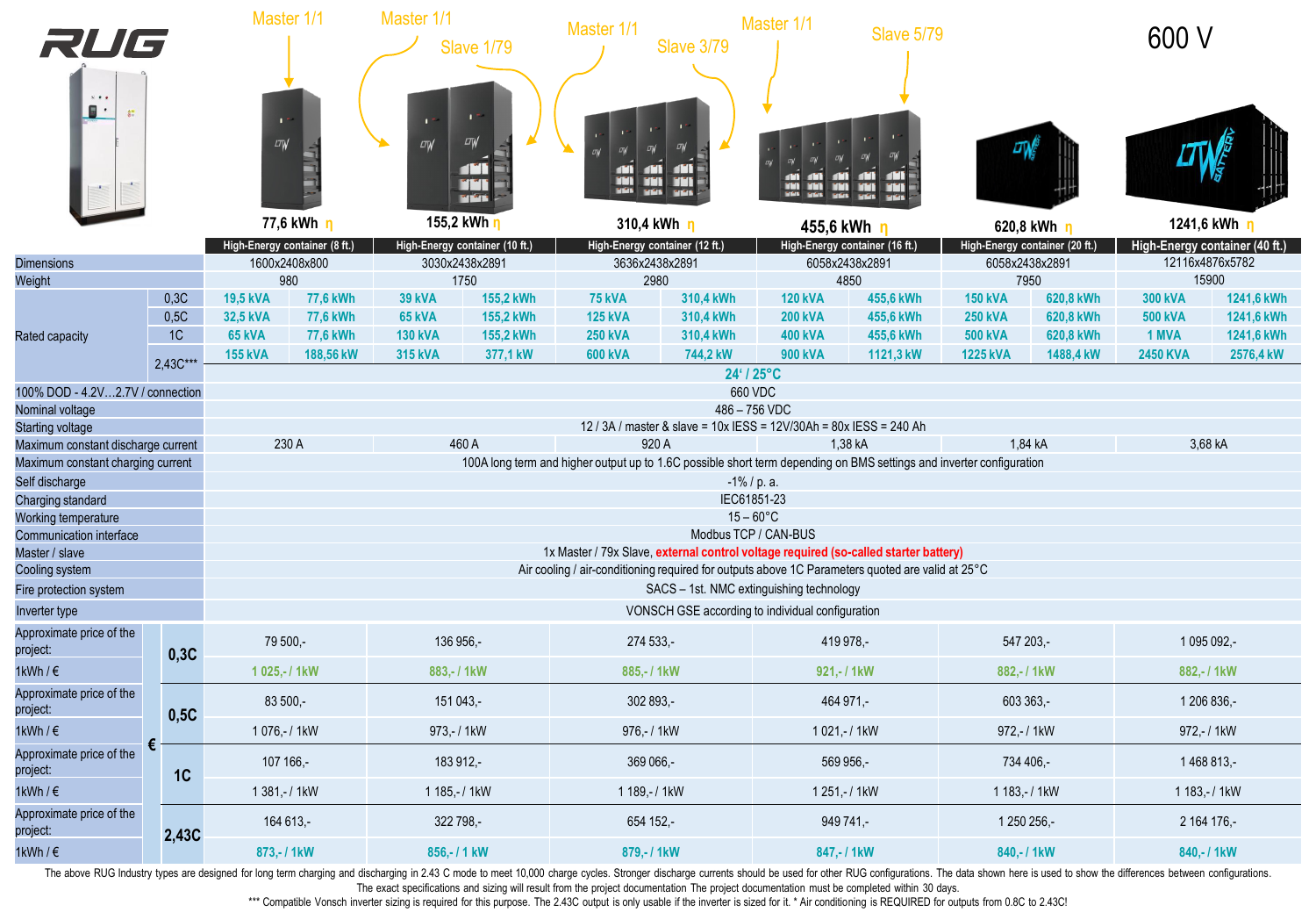## RUG

# $0.99$  $\frac{\Delta \pi}{\Theta \pi}$ -8



- Increased stability
- High efficiency
- Quick start and load change reaction
- Environmentally friendly equipment minimal standby consumption

|                         |                                                              | <b>GSE CONTROL 400 / 125</b>                                                                                                            |  |  |  |  |
|-------------------------|--------------------------------------------------------------|-----------------------------------------------------------------------------------------------------------------------------------------|--|--|--|--|
|                         | <b>Power Pnom</b>                                            | 125 kVA                                                                                                                                 |  |  |  |  |
| <b>AC</b> output        | Output current Inom                                          | 180 A                                                                                                                                   |  |  |  |  |
|                         | Max. Output current Imax                                     | 270 A                                                                                                                                   |  |  |  |  |
| DC input                | Input voltage UBATnom                                        | 650 VDC                                                                                                                                 |  |  |  |  |
|                         | Min. Input voltage UBATmin                                   | 620 VDC                                                                                                                                 |  |  |  |  |
|                         | Max. Input voltage UBATmax                                   | 820 VDC                                                                                                                                 |  |  |  |  |
|                         | Input current IINnom (on UBATnom)                            | 205 A                                                                                                                                   |  |  |  |  |
| <b>Dimensions</b>       |                                                              | 1000x2100x500 mm                                                                                                                        |  |  |  |  |
| Weight                  |                                                              | 380 kg                                                                                                                                  |  |  |  |  |
| Output voltage          |                                                              | $3 \times 400 \text{ V} \pm 10\%$                                                                                                       |  |  |  |  |
| Economically            |                                                              | $\geq 96.8 \%$                                                                                                                          |  |  |  |  |
| Frequency               |                                                              | 50 Hz                                                                                                                                   |  |  |  |  |
| Communication interface |                                                              | RS 485, USB, CAN                                                                                                                        |  |  |  |  |
| Communication modules   |                                                              | Modbus RTU, optional Profibus DP, Ethernet, GSM                                                                                         |  |  |  |  |
| Number of DC inputs     |                                                              |                                                                                                                                         |  |  |  |  |
| failure                 | Time of disconnection from the mains in the event of a power | $\leq 10$ ms                                                                                                                            |  |  |  |  |
| Analog inputs           |                                                              | $4x/0$ (4) – 20 mA / 0 (2) – 10 V                                                                                                       |  |  |  |  |
| Analog outputs          |                                                              | $3x / 0$ (4) - 20 mA / 0 (2) - 10 V                                                                                                     |  |  |  |  |
| Protection against)     |                                                              | Current overload, line overvoltage, line undervoltage, short-circuit<br>protection (AC side), earthing protection, inverter overheating |  |  |  |  |
| Cooling                 |                                                              | Forced air (fan)                                                                                                                        |  |  |  |  |
| Cover                   |                                                              | IP 54                                                                                                                                   |  |  |  |  |
| <b>Standards</b>        |                                                              | Safety EN 50 178<br>EMC immunity, emissions STN EN 61000-6-1,3<br>Harmonic distortion STN EN 61000 - 3 - 11<br>STN EN 61000 - 3 - 12    |  |  |  |  |
| <b>EEC</b> instruction  |                                                              | 2004/108/EEC, 2006/ 95/EEC                                                                                                              |  |  |  |  |



- **E** This cell has a C rate of 4C max.
- **The cell manufacturer is Samsung**
- Guarantee when discharging 2.5 C / 6000x
- Not liquid cooled

|                                                     | LTW-INDUSTRIAL-IESS 77,6 kWh                          |
|-----------------------------------------------------|-------------------------------------------------------|
| Configuration and type of the battery cell          | Li-ion 180S02P (15 moduls 12S02P)                     |
| <b>Dimensions</b>                                   | 800 mm x 850 mm x 2100 mm                             |
| Weight                                              | 645 kg                                                |
| Nominal capacity at 25 ° C, min (min)               | 102 Ah                                                |
| (100% DOD - 4.2 V  2.7 V / connection)              |                                                       |
| Rated output power                                  | 77,6 kW                                               |
| Nominal voltage                                     | 669 VDC                                               |
| Output voltage range                                | 606 VDC  778 VDC                                      |
| <b>External voltage</b>                             | 12V / 3Ah / unit                                      |
| Max. disch. curr. a battery at 25 ° C.              | 350A 60" / 500A 30" / 700A 10"                        |
| Max. charg. curr. a battery at 25 ° C.              | 116A 60" / 175A 30" /350A 10"                         |
| Continous current for a battery block. at 12 VDC    | ~1A                                                   |
| Pulse current (75 ms) for 1 battery block at 12 VDC | $-8A$                                                 |
| Certificate                                         | <b>UN38.3, CE</b>                                     |
| Operating temperature range                         | 15°C  60°C                                            |
| Recommended temperature                             | $25^{\circ}$ C                                        |
| Slave ESS block control via data bus                | via CAN bus                                           |
| Communication interface                             | <b>MODBUS TCP</b>                                     |
| LCD display with current battery system status.     | 7" display in Master ESS                              |
| Battery charge indicator of a rechargeable battery  | <b>LED</b> indicator                                  |
| Remote monitoring with event log                    | (option) - online                                     |
| Remote service                                      | Software updates and monitoring via remote management |
| Preload                                             | External system needed                                |
| IP class                                            | <b>IP55</b>                                           |
| High current connection between battery blocks      | Busbar output                                         |
| Estimated number of cycles (up to 70% SOH at 25°C)  | 10 000 / 40 000                                       |
| Depth of discharge (DoD)                            |                                                       |
| <b>Battery Chemistry</b>                            |                                                       |
| * Depending on storage configuration                | Li-ion NMC WARRANTY                                   |



#### 600 V / COMPONENTS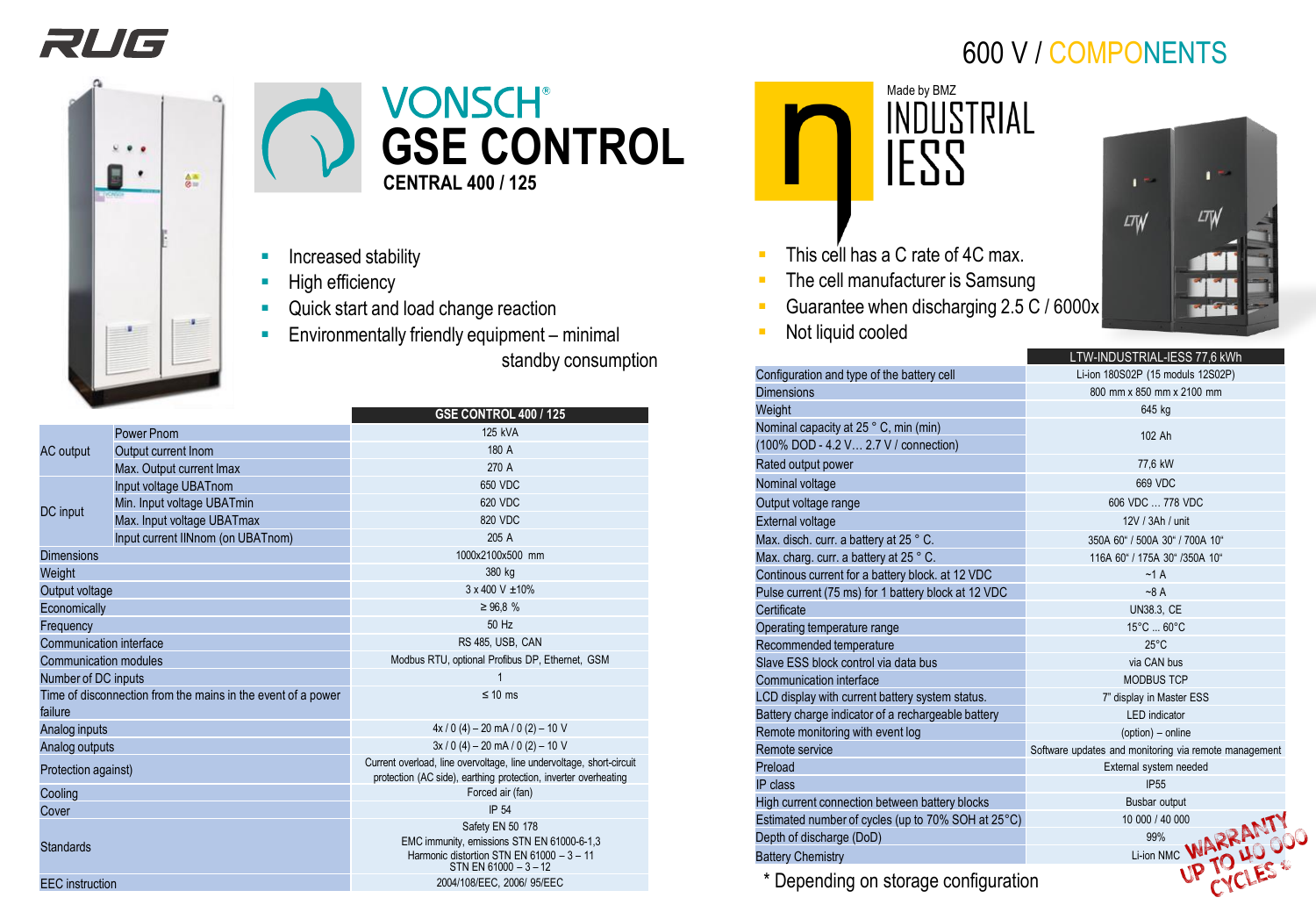## RUG

#### 600 V / MONITORING

- $MicroRTU$  tool = complete dispatching including BMS reports
- MicroRTU sends **more than 50 different values** from each accumulator unit to our secure servers (TIER III) **every 5 seconds**
- All collected data is stored for the entire warranty **period or longer**.
- **Exceedance warning module**
- **■** User account management option
- **E** Web-based dashboard with live graphs



![](_page_5_Figure_9.jpeg)

![](_page_5_Figure_10.jpeg)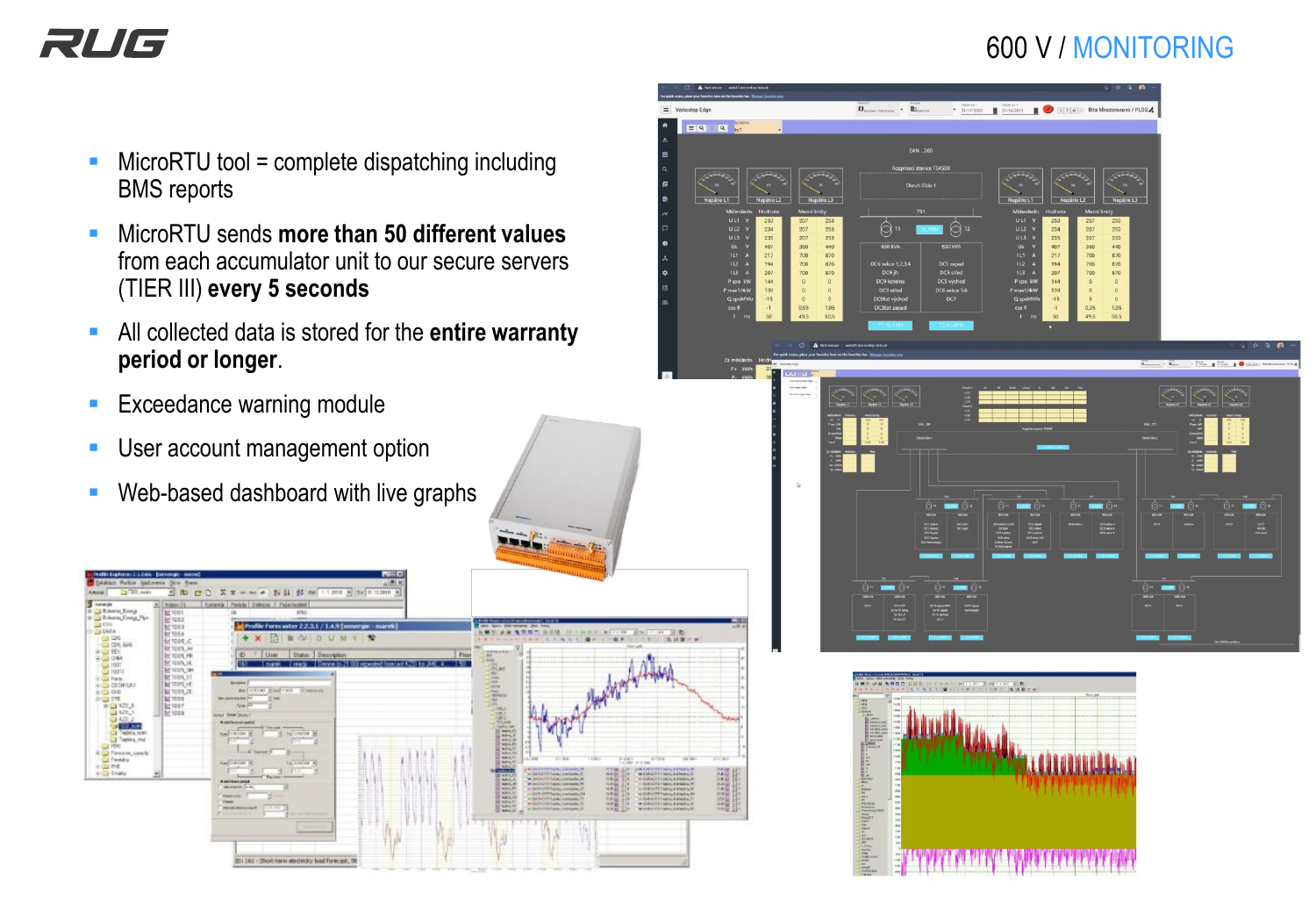### RUG 600 V WHY ENERGY SOLUTIONS **POWEred by LTW?**

- LTW is, together with BMZ, the largest energy producer **the best Li-ion cell technology**
- Smart Power Station system for energy storage from Germany, Poland and the Czech Republic
- Individual configuration for the customer to achieve the most efficient return on investment
- Efficiency = **3/4 of Economic Success**
- LTW is the creator of **RTBR** solutions

![](_page_6_Figure_6.jpeg)